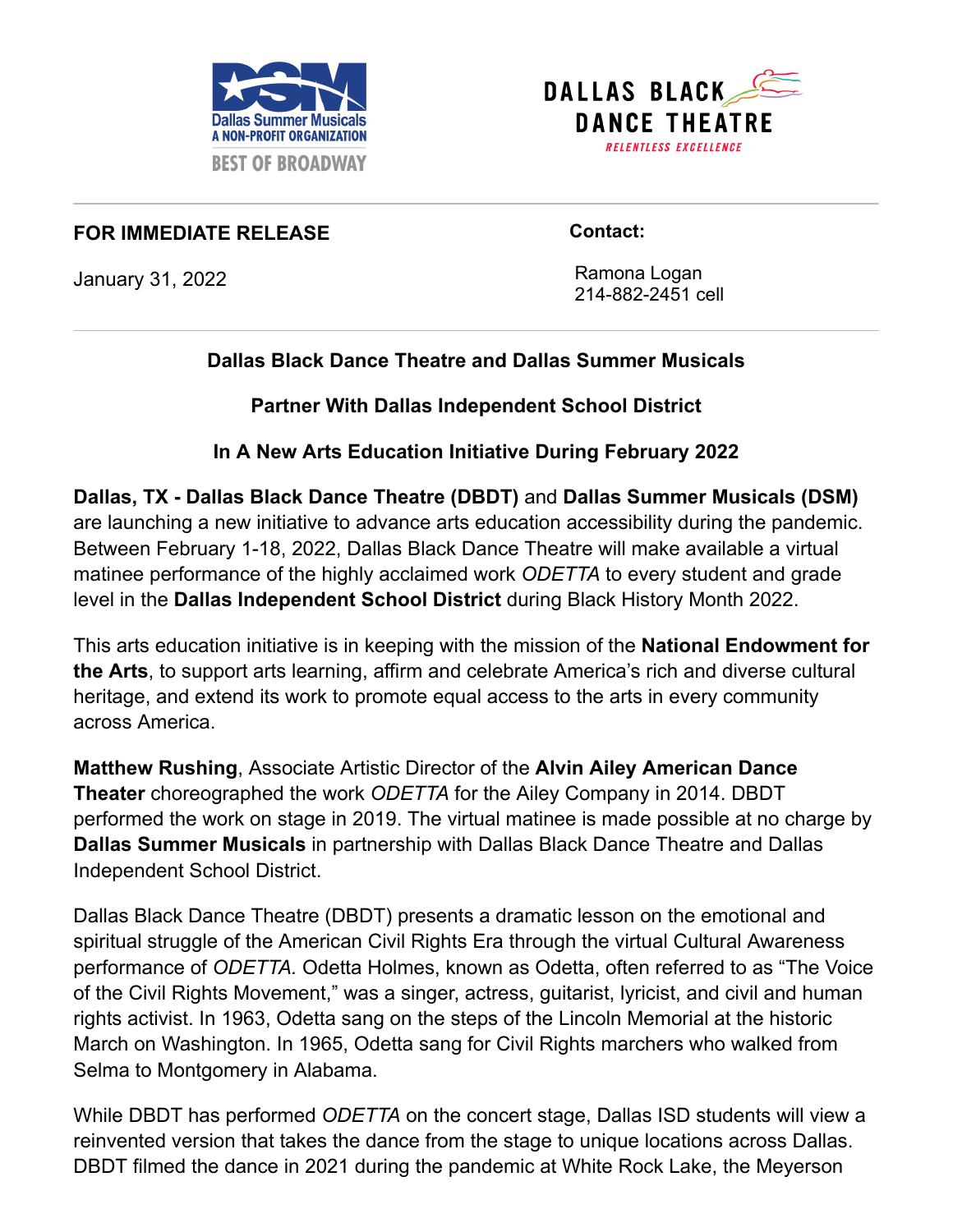Symphony Center, the Trinity Groves area, the Dallas Design District, Bishop Arts District, and Bonton Farms to make for a robust cinematic experience.

For information on how Dallas ISD teachers can access this virtual student matinee performance, please contact Allison Bret at [abret@dallassummermusicals.org.](mailto:abret@dallassummermusicals.org)

*About Dallas Black Dance Theatre: Dallas Black Dance Theatre (DBDT) is celebrating its 45th anniversary as the ninth largest contemporary modern dance company in the nation and the oldest and largest dance company in Dallas. DBDT's mission is to create and produce contemporary modern dance at its highest level of artistic excellence through performances and educational programs that bridge cultures and reach diverse communities.*

*Dallas Black Dance Theatre is an internationally recognized professional contemporary modern dance company that presents performances from the African American experience. The virtuosic dancers of Dallas Black Dance Theatre have mesmerized 5 million arts patrons across 16 countries, including two Olympic Cultural events. For more details, visit [www.DBDT.com.](https://dbdt.com/)*

*About Dallas Summer Musicals: Since 1941, the non-profit Dallas Summer Musicals Inc. (DSM) has presented the Best of Broadway to North Texas audiences. Located in the historic Music Hall at Fair Park, DSM promotes excellence in live musical theatre with yearround performances for diverse audiences of all ages, impacting the lives of children and families through education and community outreach programs, while enriching the cultural landscape of North Texas and the Southwest Region.*

*As a 501(c)(3) non-profit organization, DSM relies on a variety of funding sources to offer affordable ticket prices, preserve the beautiful historic theatre, educate young audiences and develop impactful community programs.*

*DSM gratefully acknowledges the support of our season sponsors, annual fund donors and corporate partners Germania Insurance, American Airlines, Texas Instruments, The Dallas Morning News, and WFAA TV Channel 8. For more information about Dallas Summer Musicals, please call 214-421-5678 or visit our website at [DallasSummerMusicals.org](http://www.dallassummermusicals.org/).* 

*About Dallas Independent School District: The Dallas Independent School District (Dallas ISD) is continually preparing its more than 143,000 students for college or a career. The district offers a competitive mix of innovative programs, choice programs and instructional initiatives that support the increased academic achievement and the social and emotional development of its students. To learn more, visit* [www.dallasisd.org](http://www.dallasisd.org/)*.*